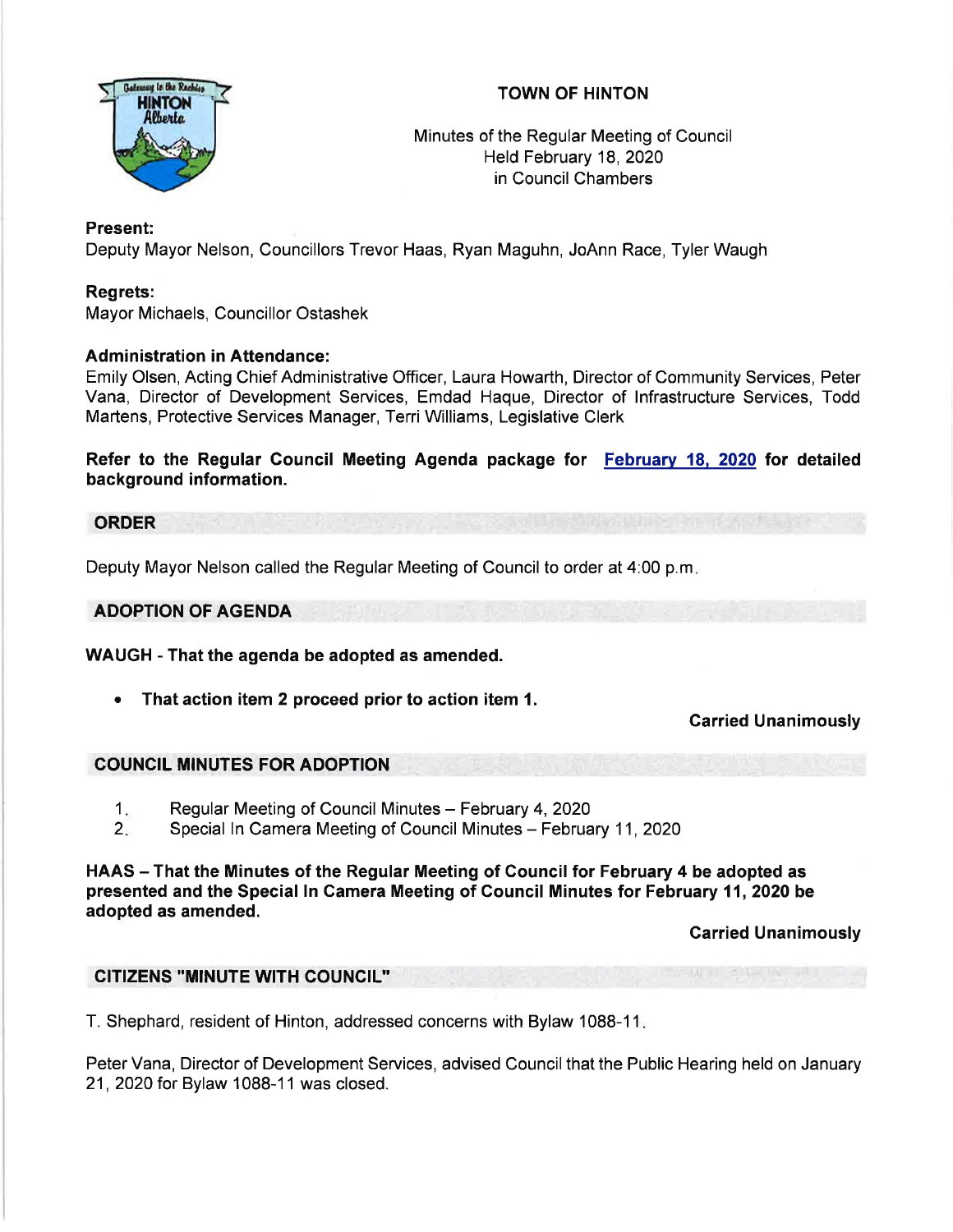#### ACTION ITEMS

Deputy Mayor Nelson stepped down and Councillor Hass assumed the Chair at 4:07 p.m

#### 1. Notice of Motion

NELSON - That Gouncil direct Administration to bring forward amendments to the Council Remuneration Policy #052 for implementation with the March 21,2020 review as follows:

Whereas, Administration completes all Gouncil timesheets;

Whereas, clarification regarding the definition of meetings is achieved;

Whereas, any concurrent meetings be deemed a single meeting in relation to meeting fees;

Whereas, any remuneration through Council approved committee meetings require a basic report that includes meeting start and end times including travel and a summary discussions and decision;

Whereas, commiftee reports become part of Gouncil Gommittee meeting agendas on a monthly basis;

And Whereas, items that constitute conference participation are tracked and reported separately from regular remuneration.

Garried Unanimously

Deputy Mayor Nelson resumed the Chair at 4:19 p.m.

The Regular Meeting of Council was recessed for 15 minutes to obtain quorum at 4:20 p.m.

The Regular Meeting of Gouncil reconvened at 4:35 p.m. Quorum not obtained.

# REPORTS FROM MAYOR, COUNCIL, CHIEF ADMINISTRATIVE OFFICER

1. Council Updates (Training, Conferences, Committees, Community Events)

Councillors reported on the various committees, meetings, and activities they attended since the last Regular Council meeting and what they plan on attending in the coming weeks.

2. Acting Chief Administrative Officer Report

Emily Olsen, Acting Chief Administrative Officer, provided an update on administrative matters

3. Administrative lnquiries

There were no Administrative lnquiries.

# NOTICES OF MOTION

There were no Notices of Motion.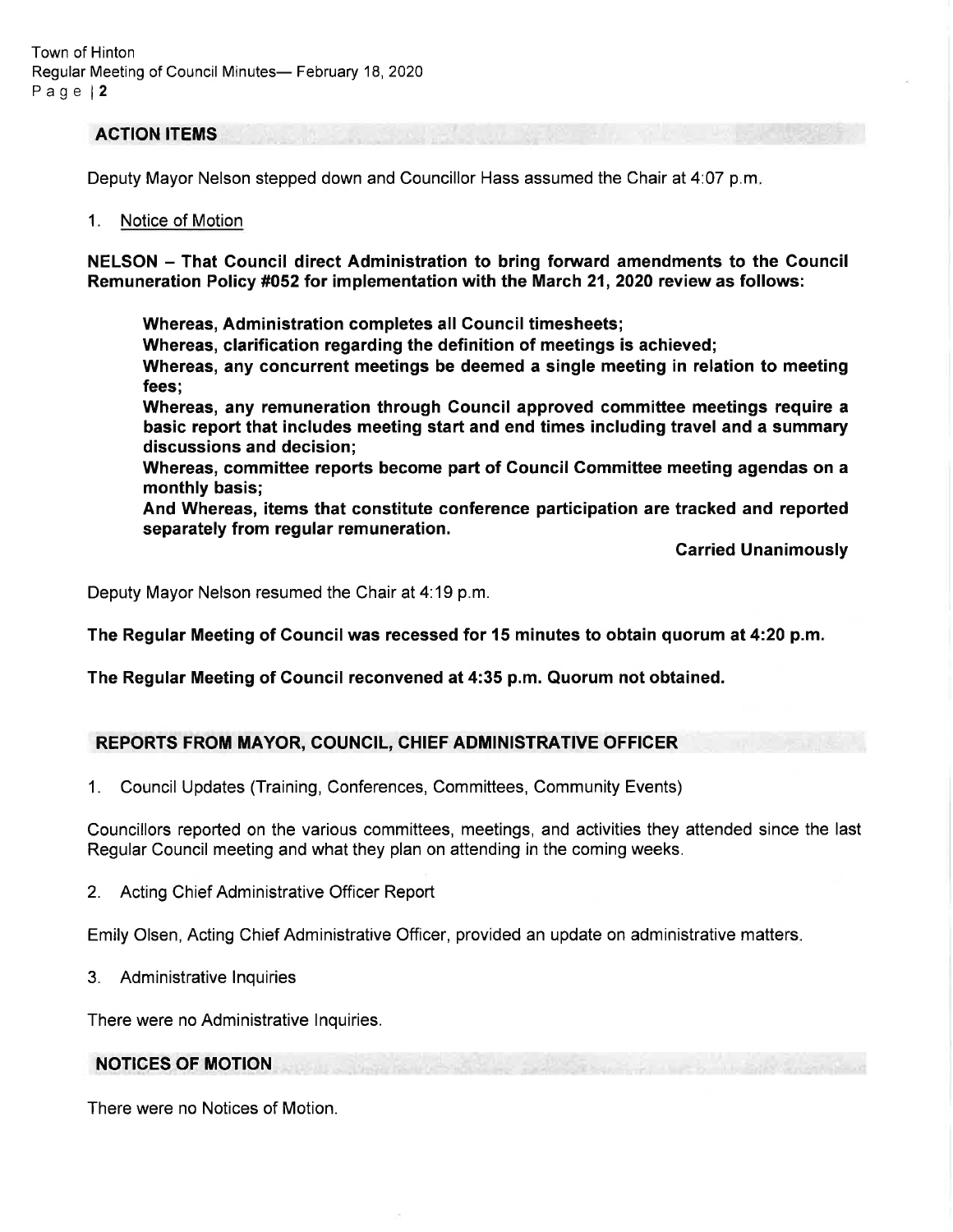Town of Hinton Regular Meeting of Council Minutes- February 18, 2020 Page | 3

Councillor Maguhn arrived at the Council Meeting at 4:46 p.m

### ACTION ITEMS

- 2. Land Use Bvlaw No. 1088-11 Third Readinq
- HAAS That Bylaw 1088-11 receive third and final reading.

Carried 3-1 For: Haas, Race, Waugh Against: Maguhn

Deputy Mayor Nelson abstained from discussion and voting

Councillor Maguhn provided his Council update

#### **ADJOURNMENT**

WAUGH - That the Regular Meeting of Gouncil adjourn at 4:54 p.m.

Carried Unanimously

Deputy Mayor

Legislative Clerk